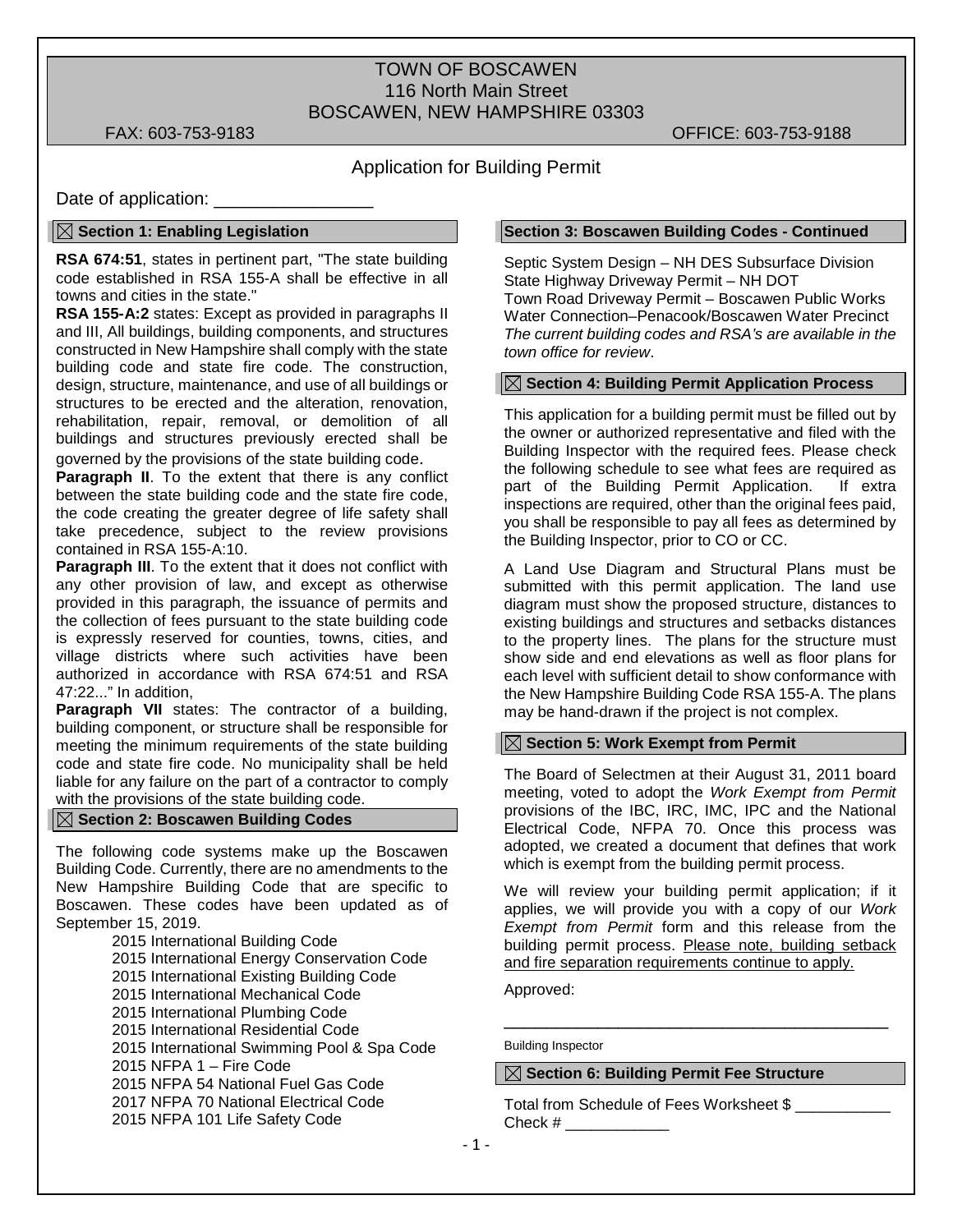| $\boxtimes$ Section 7: Property and Contact Information                                                                                                                                                                                                                                      | $\boxtimes$ Section 9: Description of Construction Work                                                                                                              |  |
|----------------------------------------------------------------------------------------------------------------------------------------------------------------------------------------------------------------------------------------------------------------------------------------------|----------------------------------------------------------------------------------------------------------------------------------------------------------------------|--|
| <b>Street Address</b> (location of proposed construction):                                                                                                                                                                                                                                   | Please check the box or boxes that best describe the<br>work to be done:                                                                                             |  |
| <b>Zoning District:</b>                                                                                                                                                                                                                                                                      | □ Single Family □ Two Family □ Multi-Family                                                                                                                          |  |
| $\Box$ A/R $\Box$ R-1 $\Box$ R-2 $\Box$ COM $\Box$ IND $\Box$ MRD $\Box$ VD                                                                                                                                                                                                                  |                                                                                                                                                                      |  |
| Tax Map #: Lot #: _______ Sub Lot #: ______                                                                                                                                                                                                                                                  | $\Box$ Addition                                                                                                                                                      |  |
|                                                                                                                                                                                                                                                                                              | □ General Renovation                                                                                                                                                 |  |
| Property Owner(s) Name(s) (must match deed):                                                                                                                                                                                                                                                 | □ Deck □ Garage □ Shed/Barn                                                                                                                                          |  |
| <b>Mailing Address:</b>                                                                                                                                                                                                                                                                      | □ Above Ground Pool □ In-Ground Pool                                                                                                                                 |  |
| the control of the control of the control of the control of the control of the control of the control of the control of the control of the control of the control of the control of the control of the control of the control                                                                | Commercial Construction or Renovation                                                                                                                                |  |
| City:                                                                                                                                                                                                                                                                                        | $\Box$ Demolition                                                                                                                                                    |  |
|                                                                                                                                                                                                                                                                                              |                                                                                                                                                                      |  |
| State:<br>Zip:                                                                                                                                                                                                                                                                               | Note: Any addition of dwelling units will subject your<br>project to review for impact fees. Article XX, Impact Fees                                                 |  |
| <b>Daytime Telephone:</b>                                                                                                                                                                                                                                                                    | was adopted by the Town on March 13, 2007.                                                                                                                           |  |
| Email: (optional)<br><u> 1980 - Johann Barn, mars an t-Amerikaansk politiker (</u>                                                                                                                                                                                                           | Please describe the work to be performed.<br>Please include general dimensions, use of the new<br>structure, etc.                                                    |  |
| <b>Contractor/Builder Name:</b><br><b>Company Name:</b><br><b>Mailing Address:</b>                                                                                                                                                                                                           |                                                                                                                                                                      |  |
|                                                                                                                                                                                                                                                                                              |                                                                                                                                                                      |  |
| City:                                                                                                                                                                                                                                                                                        | <b>Estimated finish date:</b>                                                                                                                                        |  |
| State:<br>Zip:                                                                                                                                                                                                                                                                               | Did the Code Enforcement Officer issue a Letter of<br><b>Determination?</b><br>  Yes     No                                                                          |  |
| Daytime Telephone:                                                                                                                                                                                                                                                                           | If yes, please attach a copy of the Letter of Determination.                                                                                                         |  |
| Email: (optional)                                                                                                                                                                                                                                                                            | Was any approval given by the Planning Board for<br>this building project?<br>  Yes     No<br>If yes, please attach a copy of the board's Notice of<br>Decision.     |  |
| Section 8: Subdivision of the Property (if applicable)                                                                                                                                                                                                                                       |                                                                                                                                                                      |  |
| <b>Subdivision Name:</b>                                                                                                                                                                                                                                                                     | Was any approval given by the Zoning Board of<br>Adjustment for this building project? $\Box$ Yes $\Box$ No<br>If yes, please attach a copy of the board's Notice of |  |
| <b>Subdivision Date:</b>                                                                                                                                                                                                                                                                     | Decision.                                                                                                                                                            |  |
| There may be existing stipulations and/or conditions<br>placed on your subdivision or development. Subdivisions<br>approved after February $8th$ , 2005 are subject to the<br>provisions of Section III, General Requirements, B 16 of<br>Boscawen Subdivision Regulations, regarding<br>the |                                                                                                                                                                      |  |

*sprinkler systems.*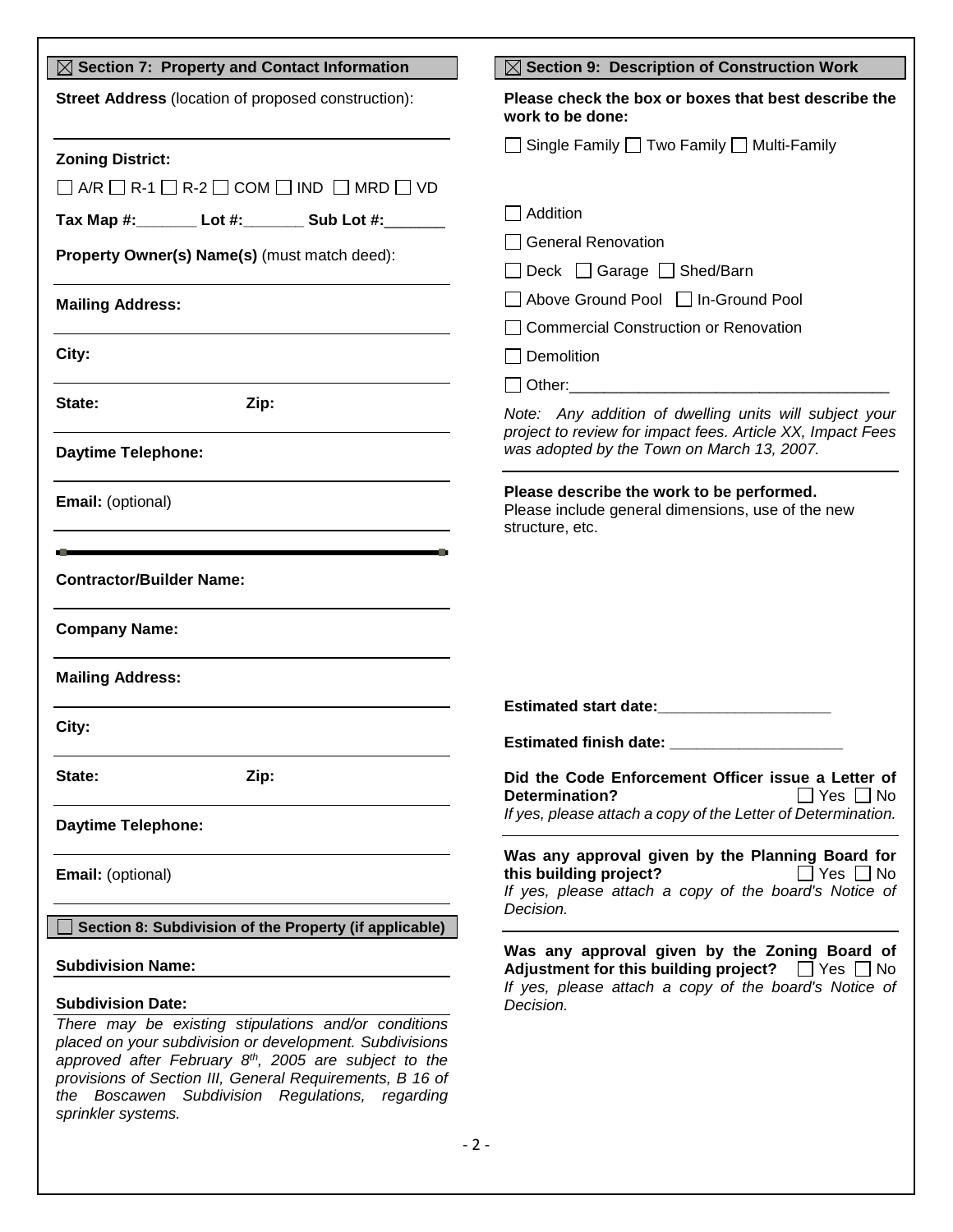# **Section 10: Building/Structure Plans**

# **One Set of Plans are Attached**

Plans typically are to the scale of 1/4"=1'0". Plans show important information such as dimensions and locations, type of materials used, framing style, insulation, windows, exits and egresses, stairwell elevations, location of electrical service components, and the location of life safety, heating and plumbing systems. A complete set of building plans should include the following three components:

- **1. SITE SKETCH** (this is required for all new buildings OR if there is any change to the exterior footprint of an existing building):
	- a) Location of all buildings on lot;
	- b) Dimensions/measurements of proposed structures;
	- c) Measured distance between property lines and structures(both existing and proposed);
	- d) Name of streets/roads abutting property;
	- e) Location of wetlands;
	- f) If septic is to be used, show layout and location; and
	- g) Well or water supply location.
- **2. FLOOR PLAN –** One for each level of the proposed construction.
- **3. ELEVATION PLAN** A two-dimensional view of the building as seen from the exterior.

*Note: The plans may be hand-drawn if the project is not a complex one. The plans must always allow the plan reviewer sufficient detail to confirm conformance with the New Hampshire Building Code RSA 155-A.*

**Section 11: Dig Safe**

**I have read the Dig Safe pamphlet and will contact Dig**  Safe before excavating.

*Initial* Section 12: Electrical

**Will any electric work be performed?** □ Yes □ No *If yes, complete the appropriate section below:* **TEMPORARY POWER?** ◯ Yes No

# *NEW ELEC SERVICE INSPECTION*? □ Yes □ No

Complete this section if you, as the homeowner, will be doing the electrical work: (*owner-occupied, single-family home only; this option does not apply to commercial or rental property.*)

 $I,$ I will be performing electrical work as the owner-occupant of my single-family home, and that all electrical work shall be performed in accordance with the standards of the state electrical code, NEC 2011.

Signature:

Complete this section if you are hiring a licensed master electrician to do the work:

Electrician's Name:

N. H. Master Electrician's License Number:

Company: \_\_\_\_\_\_\_\_\_\_\_\_\_\_\_\_\_\_\_\_\_\_\_\_\_\_\_\_\_\_\_\_\_\_\_\_

 $\Box$ 

Mailing Address:

City/State/Zip:

Telephone (daytime):

**Section 12: Plumbing & Mechanical**

**Will any plumbing work be performed? Yes No** *If yes, complete the appropriate section below:*

Complete this section if you, as the homeowner, will be doing the plumbing work: (*owner-occupied, single-family home only; this option does not apply to commercial or rental property.*)

I, \_\_\_\_\_\_\_\_\_\_\_\_\_\_\_\_\_\_\_\_\_\_\_\_\_\_\_\_\_\_\_\_\_\_, certify that I will be performing the plumbing work as the owneroccupant of my single-family home. All plumbing work shall be performed in accordance with the standards and regulations of the state plumbing code.

Signature:

Complete this section if you are hiring a licensed master plumber to do the work:

Plumber's Name: \_\_\_\_\_\_\_\_\_\_\_\_\_\_\_\_\_\_\_\_\_\_\_\_\_\_\_\_\_

N. H. Master Plumber's License Number:

Company: \_\_\_\_\_\_\_\_\_\_\_\_\_\_\_\_\_\_\_\_\_\_\_\_\_\_\_\_\_\_\_\_\_\_\_\_

Mailing Address:\_\_\_\_\_\_\_\_\_\_\_\_\_\_\_\_\_\_\_\_\_\_\_\_\_\_\_\_\_\_\_\_

City/State/Zip:

Telephone (daytime):

**Will you be installing an LP, (Propane) or LNG, (Natural Gas), gas burning appliance? Yes No**

> *If yes, the appliance must be installed by a licensed N.H. Gas Fitter and must meet or exceed the requirements of NFPA 54 National Fuel Gas Code.*

*Inspection by the Building Inspector*

Name of Installer:

License #: \_\_\_\_\_\_\_\_\_\_\_\_\_\_ Exp Date: Appliance to be installed:\_\_\_\_\_\_\_\_\_\_\_\_\_\_\_\_\_\_\_

Model number:\_\_\_\_\_\_\_\_\_\_\_\_\_\_\_\_\_\_\_\_\_\_\_\_\_\_\_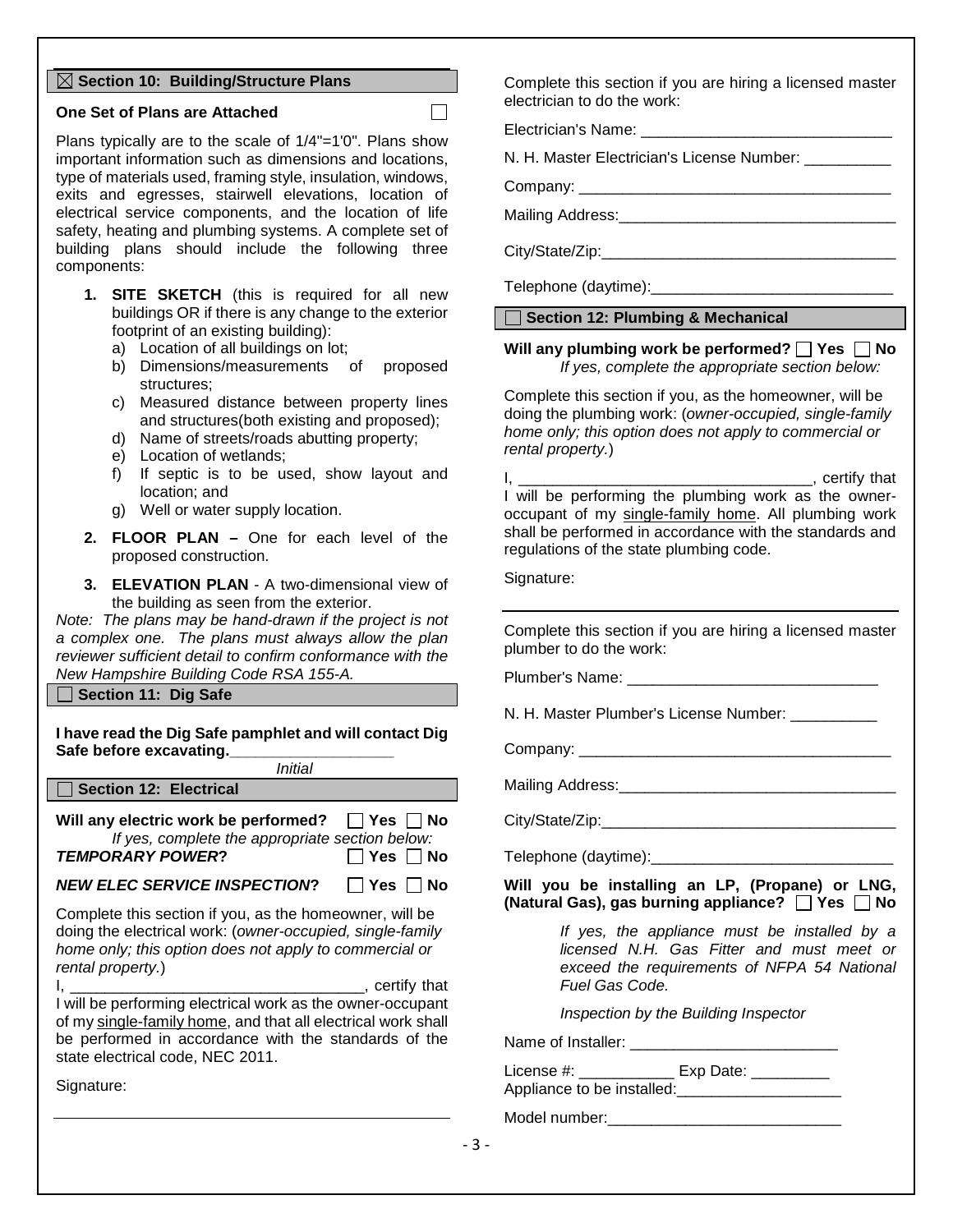## **Section 13: Energy Code Sheet**

*Reviewed and approved by Building Inspector during Site Plan Review.*

## **Section 14: Demolition**

**Will any buildings or structures be demolished? Yes No**

> *If yes, please describe in detail the location, size and type of structures being demolished and how the debris will be disposed of:*

**I have read the DES requirements.** 

*Initials*

*Individuals or entities approved for demolition work shall ensure that at the end of each workday, the areas under demolition shall be secured so as not to constitute a hazard. Open cellar holes or foundations are to be fenced in such a fashion so as to adequately warn of danger. All rubble shall be removed from the property and disposed of properly.*

*Further, State and Federal law requires an inspection by a qualified asbestos inspector prior to conducting demolition and renovation activities. Where the inspection determines that asbestos will be disturbed by the activity, the asbestos must be removed, packaged and disposed of in accordance with applicable asbestos regulations. Furthermore, all demolitions require a written notification to the New Hampshire Asbestos Management and Control Program no less than 10 working days prior to the commencement of demolition activities. For more information on asbestos concerns, please contact the New Hampshire Asbestos Management and Control Program, Air Resources Division of the NH Dept. of Environmental Services, P.O. Box 95, Concord, NH 03302-0095, or by telephone at (603) 271-1370 or their website at* 

*[http://des.nh.gov/organization/divisions/air/cb/ceps/ams/i](http://des.nh.gov/organization/divisions/air/cb/ceps/ams/index.htm) [ndex.htm.](http://des.nh.gov/organization/divisions/air/cb/ceps/ams/index.htm)* 

#### **Section 15: Setback Requirement**

#### **Will the proposed Structure meet the setback**   $requirements?$

*Note: The following distances are Boscawen's zoning setback requirements by district for any building construction; (Article V – Lot Dimensions and Area in the Boscawen Zoning Ordinance.) If you do not know what zoning district your proposed building project is in, please check with our Land Use Office at the Town Office.*

Building Setbacks (in feet)

| Agricultural - Residential Zone<br><b>Front Setback</b> | 50 |
|---------------------------------------------------------|----|
| Side Setback                                            | 25 |
|                                                         |    |
| Rear Setback                                            | 50 |
| Residential - Low Density R-1 Zone                      |    |
| <b>Front Setback</b>                                    | 40 |
| Side Setback                                            | 20 |
| <b>Rear Setback</b>                                     | 40 |
| Residential - Medium Density R-2 Zone                   |    |
| <b>Front Setback</b>                                    | 30 |
| Side Setback                                            | 10 |
| Rear Setback                                            | 10 |
|                                                         |    |
| Village District - Mixed Use                            |    |
| <b>Front Setback</b>                                    | 5  |
| Side Setback                                            | 10 |
| Rear Setback                                            | 10 |
| Commercial Zone                                         |    |
| <b>Front Setback</b>                                    | 50 |
| Side Setback                                            | 10 |
|                                                         |    |
| Rear Setback                                            | 20 |
| Industrial Zone                                         |    |
| <b>Front Setback</b>                                    | 50 |
| Side Setback                                            | 10 |
| Rear Setback                                            | 20 |
|                                                         |    |

*Note: There must be a fifteen foot separation between any two buildings for fire safety*.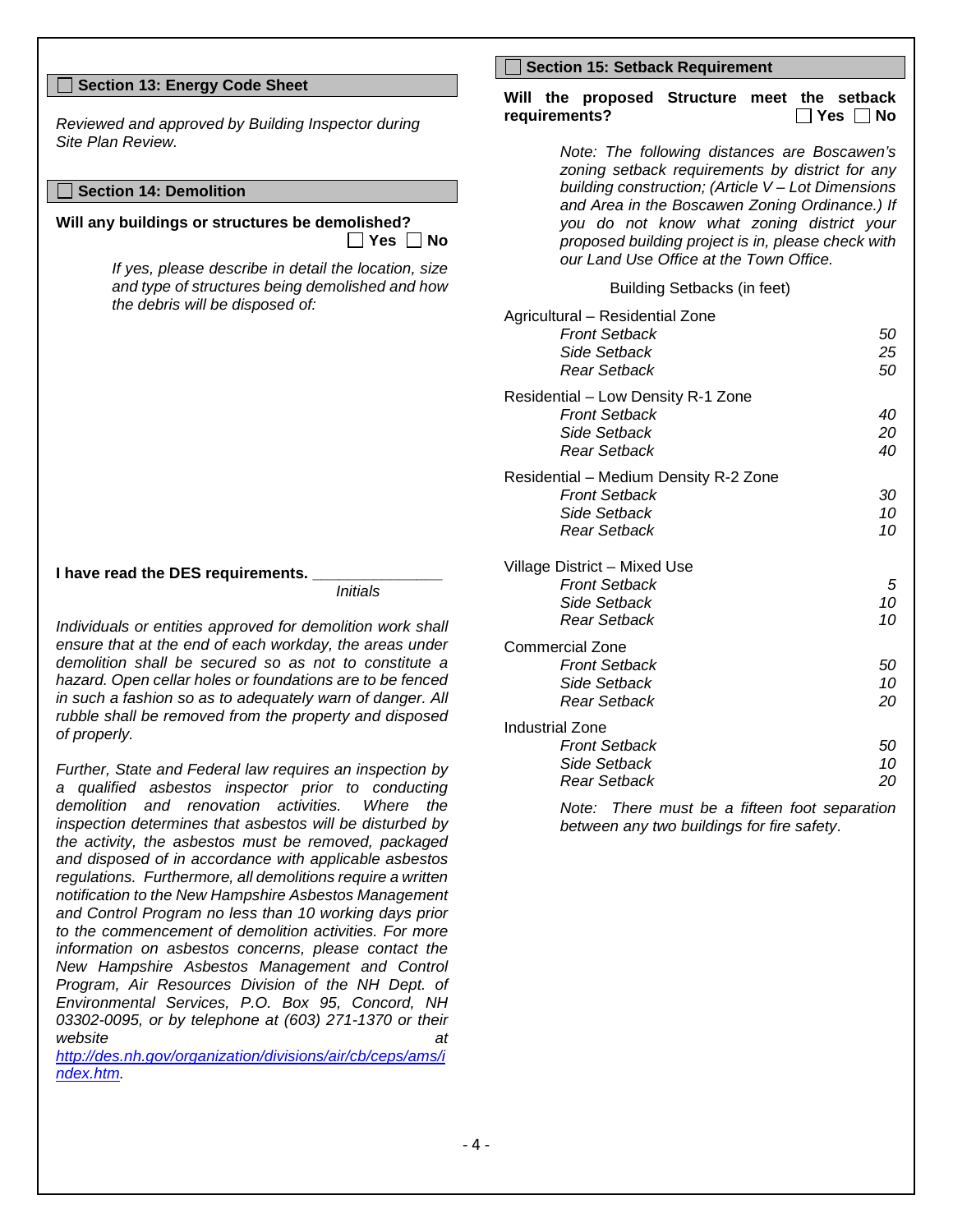## **Section 16: Current Use**

#### **Is any potion of the property to be developed under "Current Use" assessment?**

 $\Box$  Yes  $\Box$  No

*If yes, a new Current Use Map must accompany this application. Please note that fines may apply when Current Use status changes. Please see our Administrative Assistant for more information on the Current Use program.*

## **Section 17: Driveways & Class VI Roads**

**Will a <u>new</u> driveway be constructed, or will an existing driveway be altered?** <br> **D** Yes **D** No **existing driveway be altered?** 

> *If yes, a Boscawen Driveway Permit will be required. Applications are available in the Town Office.*

> *Please note: If you are constructing or altering a driveway that connects to a state road, a permit from the State of NH Department of Transportation may be required.*

#### **Is the property located on a Class VI town road?**  $\Box$  Yes  $\Box$  No

*Note: Development of property on a Class VI road is limited. Please contact our Land Use Office at the Town Office to understand those restrictions*.

#### **Section 18: Wetlands – Shorelands – Flood Plain**

**Will any construction activity be taking place within 250** feet of a pond, lake or river? ◯ Yes ◯ No

> *Note: before planning or undertaking any construction, excavation or filling within a protected Shoreland, please contact: NH Department of Environmental Services Wetlands Bureau at 603 271-2147.*

#### **Is the proposed building lot located in any special**  flood hazard areas? **Wes**  $\Box$  Yes  $\Box$  No

*Note: Building permit applications will be reviewed in accordance with Article XV – Floodplain Development Ordinance in the Boscawen Zoning Ordinance. Please check the Flood Insurance Program Map located in the Town Office to see if your property is in a flood zone.*

## Will the proposed construction activities impact a wetlands area?  $\Box$  Yes  $\Box$  No **wetlands area?**

*Note: A Wetlands Permit from NH Department of Environmental Services and a review by the Boscawen Conservation Commission may be required.*

## **Section 19: Intent to Cut (Trees)**

#### **Will the proposed building project include any logging for resale?**

*Note: If yes, an "Intent to Cut" form may be required in accordance with RSA 79:10. Contact our Land Use Office in the Town Office for more information.*

## **Section 20: Utilities**

# **Will you be installing private septic system?**

**Yes No**

*If yes, we require an "Approval for Construction" and an "Approval for Operation" from the NH Department of Environmental Services, Subsurface Systems Bureau. Their telephone number is 603 271-3501.* 

*(Please check with the Building Inspector, as the state may have already submitted copies of approvals to the town).*

#### **Will you be connecting to the Penacook-Boscawen**<br>Water Precinct for domestic water?  $\Box$  Yes  $\Box$  No **Water Precinct for domestic water?**

*If yes, please supply a signed copy of their Approval to Connect form from the Precinct. The telephone number to contact the precinct's service provider, Pennichuck, is 1 800 553-5191.*

**Will you be connecting to the Boscawen Wastewater System? Des** No

> *If yes, please supply a copy of Approval to Connect form from the Public Works Department. Their telephone number is 796-2207.*

**Will you be installing or replacing any other type of utility system not described above?** □ Yes □ No

*If yes, please describe:*

## **Section 21: Exterior Lighting**

All exterior lighting on any new construction or and existing structure substantially renovated shall conform to Article XXIV, Outdoor Lighting Ordinance. This section is effective March 9th. 2010